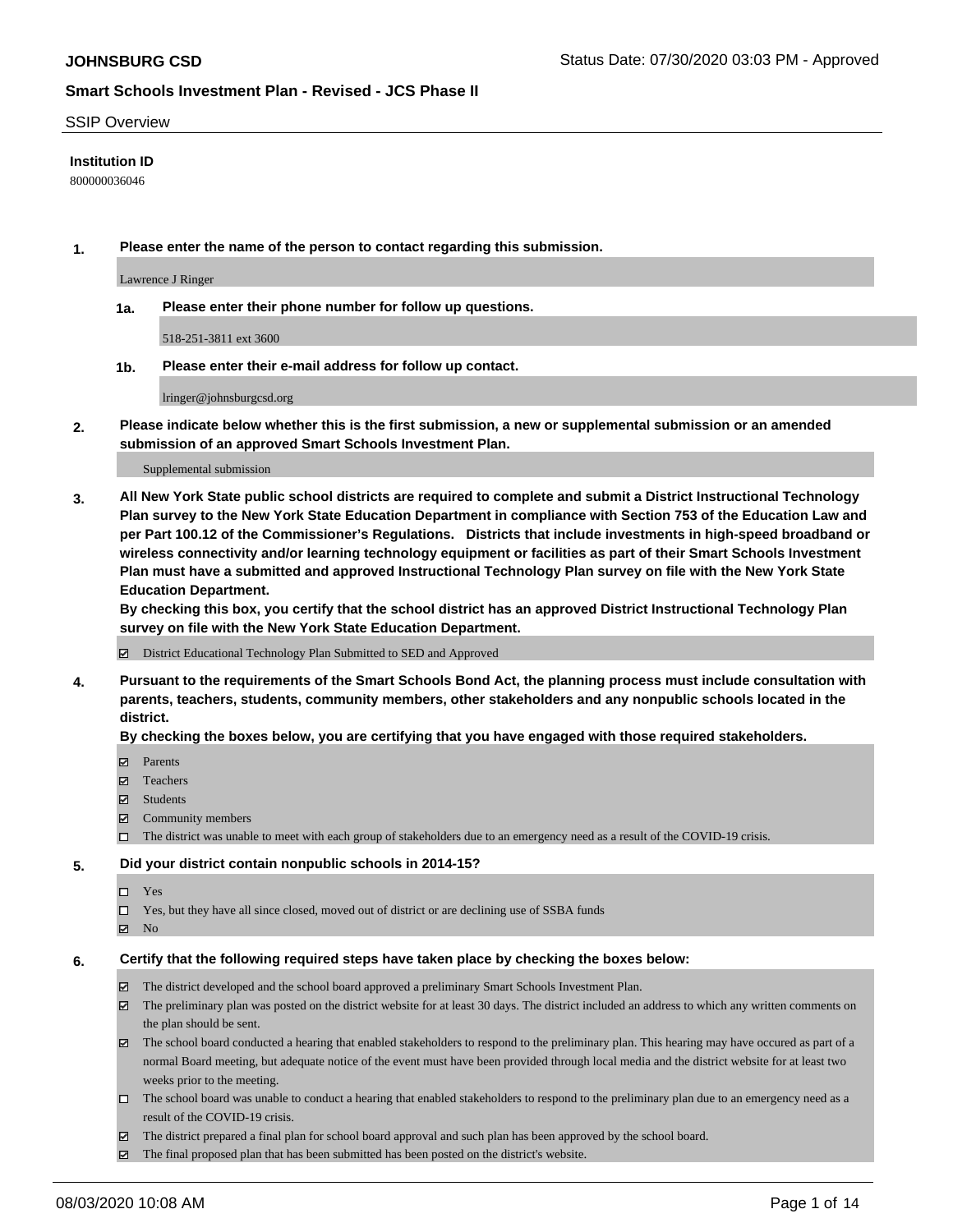SSIP Overview

**6a. Please upload the proposed Smart Schools Investment Plan (SSIP) that was posted on the district's website, along with any supporting materials. Note that this should be different than your recently submitted Educational Technology Survey. The Final SSIP, as approved by the School Board, should also be posted on the website and remain there during the course of the projects contained therein.**

Smart School Investment Plan 2.pdf

**6b. Enter the webpage address where the final Smart Schools Investment Plan is posted. The Plan should remain posted for the life of the included projects.**

http://www.johnsburgcsd.org/parents/forms

**7. Please enter an estimate of the total number of students and staff that will benefit from this Smart Schools Investment Plan based on the cumulative projects submitted to date.**

405

**8. An LEA/School District may partner with one or more other LEA/School Districts to form a consortium to pool Smart Schools Bond Act funds for a project that meets all other Smart School Bond Act requirements. Each school district participating in the consortium will need to file an approved Smart Schools Investment Plan for the project and submit a signed Memorandum of Understanding that sets forth the details of the consortium including the roles of each respective district.**

 $\Box$  The district plans to participate in a consortium to partner with other school district(s) to implement a Smart Schools project.

## **9. Please enter the name and 6-digit SED Code for each LEA/School District participating in the Consortium.**

| <b>Partner LEA/District</b> | ISED BEDS Code |
|-----------------------------|----------------|
| (No Response)               | (No Response)  |

# **10. Please upload a signed Memorandum of Understanding with all of the participating Consortium partners.**

(No Response)

**11. Your district's Smart Schools Bond Act Allocation is:**

\$316,027

## **12. Final 2014-15 BEDS Enrollment to calculate Nonpublic Sharing Requirement**

|            | <b>Public Enrollment</b> | Nonpublic Enrollment | Total Enrollment | l Nonpublic Percentage |
|------------|--------------------------|----------------------|------------------|------------------------|
| Enrollment | 334                      |                      | 334.00           | 0.00                   |

**13. This table compares each category budget total, as entered in that category's page, to the total expenditures listed in the category's expenditure table. Any discrepancies between the two must be resolved before submission.**

|                                          | Sub-Allocations | <b>Expenditure Totals</b> | <b>Difference</b> |
|------------------------------------------|-----------------|---------------------------|-------------------|
| <b>School Connectivity</b>               | 0.00            | 0.00                      | 0.00              |
| Connectivity Projects for<br>Communities | 0.00            | 0.00                      | 0.00              |
| Classroom Technology                     | 54,520.00       | 54.520.00                 | 0.00              |
| Pre-Kindergarten Classrooms              | 0.00            | 0.00                      | 0.00              |
| Replace Transportable<br>Classrooms      | 0.00            | 0.00                      | 0.00              |
| <b>High-Tech Security Features</b>       | 0.00            | 0.00                      | 0.00              |
| Nonpublic Loan                           | 0.00            | 0.00                      | 0.00              |
| Totals:                                  |                 |                           |                   |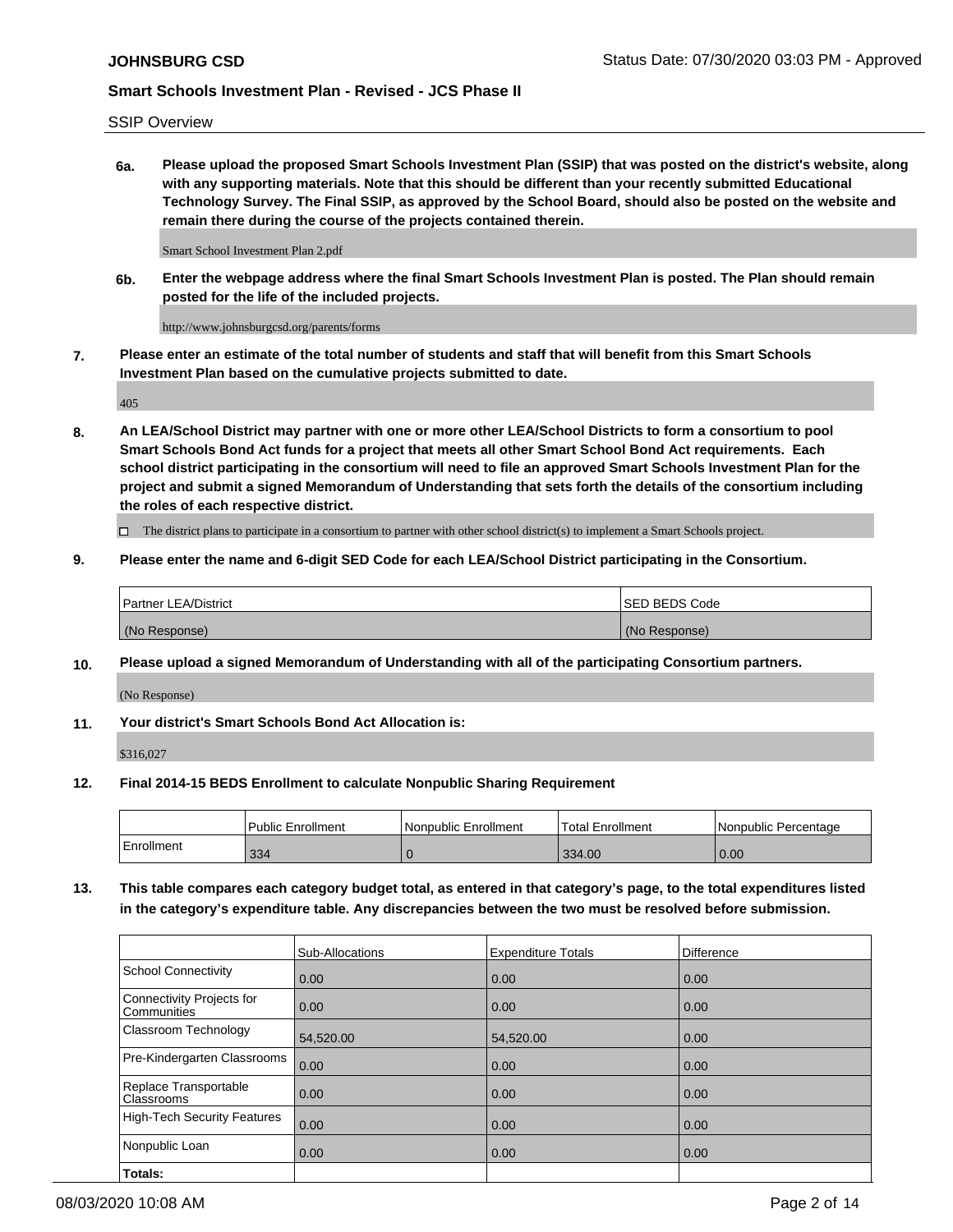SSIP Overview

|  | 54,520          | 54,520               |                   |
|--|-----------------|----------------------|-------------------|
|  | Sub-Allocations | l Expenditure Totals | <b>Difference</b> |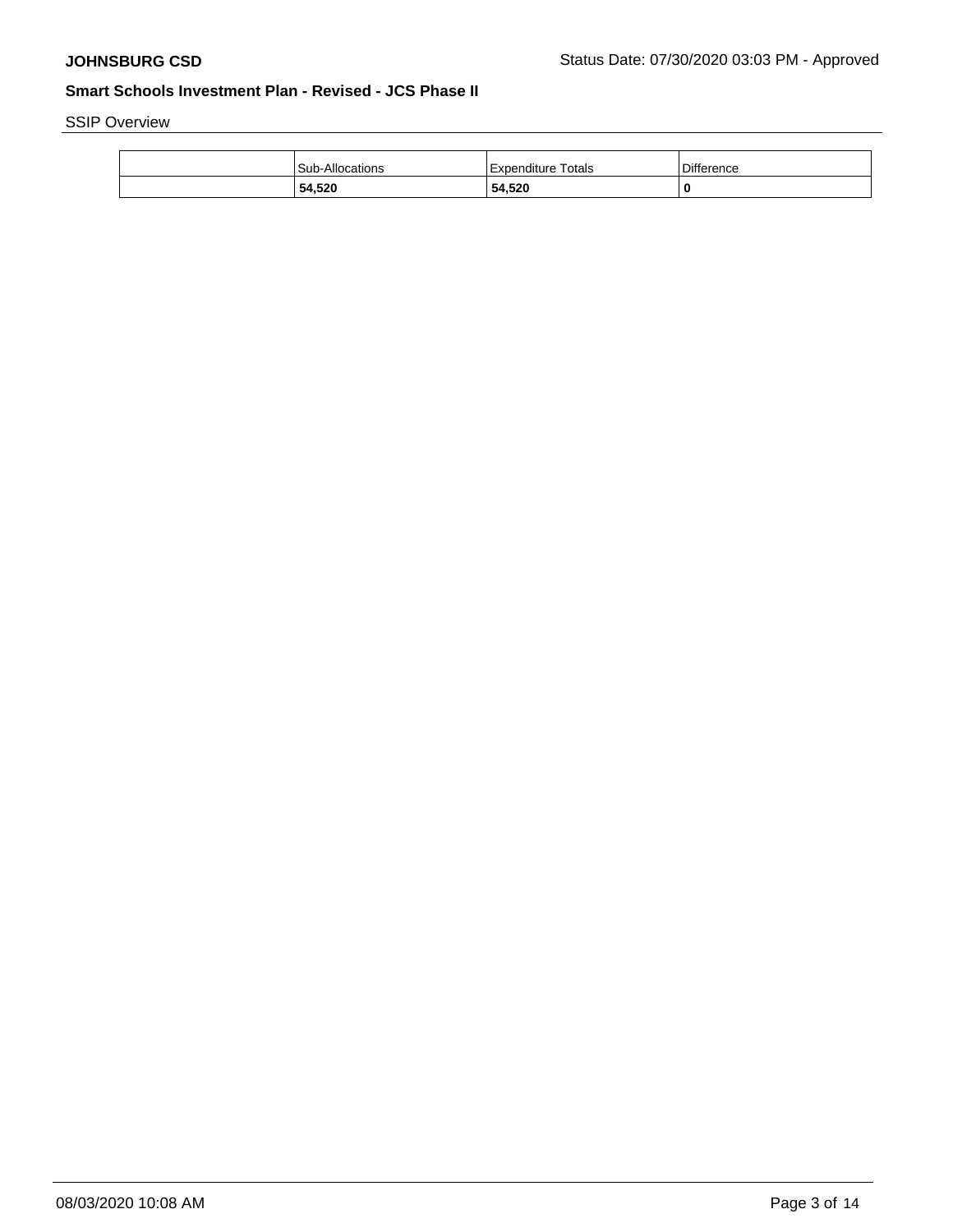School Connectivity

- **1. In order for students and faculty to receive the maximum benefit from the technology made available under the Smart Schools Bond Act, their school buildings must possess sufficient connectivity infrastructure to ensure that devices can be used during the school day. Smart Schools Investment Plans must demonstrate that:**
	- **• sufficient infrastructure that meets the Federal Communications Commission's 100 Mbps per 1,000 students standard currently exists in the buildings where new devices will be deployed, or**
	- **• is a planned use of a portion of Smart Schools Bond Act funds, or**
	- **• is under development through another funding source.**

**Smart Schools Bond Act funds used for technology infrastructure or classroom technology investments must increase the number of school buildings that meet or exceed the minimum speed standard of 100 Mbps per 1,000 students and staff within 12 months. This standard may be met on either a contracted 24/7 firm service or a "burstable" capability. If the standard is met under the burstable criteria, it must be:**

**1. Specifically codified in a service contract with a provider, and**

**2. Guaranteed to be available to all students and devices as needed, particularly during periods of high demand, such as computer-based testing (CBT) periods.**

**Please describe how your district already meets or is planning to meet this standard within 12 months of plan submission.**

(No Response)

**1a. If a district believes that it will be impossible to meet this standard within 12 months, it may apply for a waiver of this requirement, as described on the Smart Schools website. The waiver must be filed and approved by SED prior to submitting this survey.**

 $\Box$  By checking this box, you are certifying that the school district has an approved waiver of this requirement on file with the New York State Education Department.

**2. Connectivity Speed Calculator (Required). If the district currently meets the required speed, enter "Currently Met" in the last box: Expected Date When Required Speed Will be Met.**

|                  | l Number of     | Required Speed | Current Speed in | Expected Speed  | Expected Date                           |
|------------------|-----------------|----------------|------------------|-----------------|-----------------------------------------|
|                  | <b>Students</b> | In Mbps        | l Mbps           | to be Attained  | When Required                           |
|                  |                 |                |                  |                 | l Within 12 Months ISpeed Will be Met l |
| Calculated Speed | (No Response)   | 0.00           | (No Response)    | l (No Response) | l (No Response)                         |

**3. Describe how you intend to use Smart Schools Bond Act funds for high-speed broadband and/or wireless connectivity projects in school buildings.**

(No Response)

**4. Describe the linkage between the district's District Instructional Technology Plan and how the proposed projects will improve teaching and learning. (There should be a link between your response to this question and your responses to Question 1 in Section IV - NYSED Initiatives Alignment: "Explain how the district use of instructional technology will serve as a part of a comprehensive and sustained effort to support rigorous academic standards attainment and performance improvement for students."** 

**Your answer should also align with your answers to the questions in Section II - Strategic Technology Planning and the associated Action Steps in Section III - Action Plan.)**

(No Response)

**5. If the district wishes to have students and staff access the Internet from wireless devices within the school building, or in close proximity to it, it must first ensure that it has a robust Wi-Fi network in place that has sufficient bandwidth to meet user demand.**

**Please describe how you have quantified this demand and how you plan to meet this demand.**

(No Response)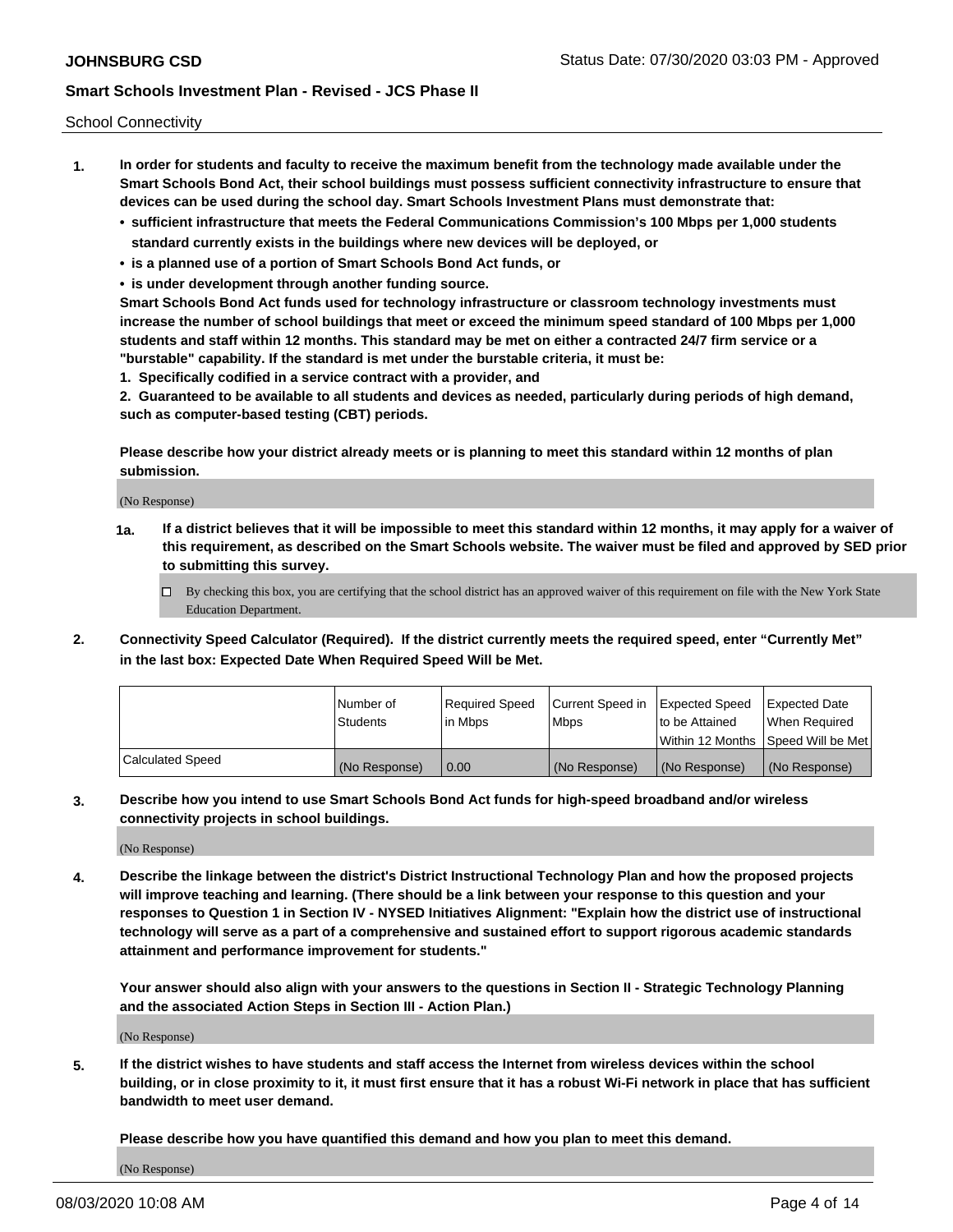School Connectivity

**6. Smart Schools plans with any expenditures in the School Connectivity category require a project number from the Office of Facilities Planning. Districts must submit an SSBA LOI and receive project numbers prior to submitting the SSIP. As indicated on the LOI, some projects may be eligible for a streamlined review and will not require a building permit.**

**Please indicate on a separate row each project number given to you by the Office of Facilities Planning.**

| Project Number |  |
|----------------|--|
| (No Response)  |  |

**7. Certain high-tech security and connectivity infrastructure projects may be eligible for an expedited review process as determined by the Office of Facilities Planning.**

## **Was your project deemed eligible for streamlined review?**

(No Response)

## **8. Include the name and license number of the architect or engineer of record.**

| Name          | License Number |
|---------------|----------------|
| (No Response) | (No Response)  |

### **9. Public Expenditures – Loanable (Counts toward the nonpublic loan calculation)**

| Select the allowable expenditure type.<br>Repeat to add another item under each type. | <b>PUBLIC</b> Items to be<br>l Purchased | Quantity           | Cost Per Item    | <b>Total Cost</b> |
|---------------------------------------------------------------------------------------|------------------------------------------|--------------------|------------------|-------------------|
| (No Response)                                                                         | (No Response)                            | l (No<br>Response) | (No<br>Response) | $\overline{0.00}$ |
|                                                                                       |                                          | O                  | 0.00             |                   |

## **10. Public Expenditures – Non-Loanable (Does not count toward nonpublic loan calculation)**

| Select the allowable expenditure<br>type.<br>Repeat to add another item under<br>each type. | <b>PUBLIC</b> Items to be purchased | Quantity      | Cost per Item | <b>Total Cost</b> |
|---------------------------------------------------------------------------------------------|-------------------------------------|---------------|---------------|-------------------|
| (No Response)                                                                               | (No Response)                       | (No Response) | (No Response) | 0.00              |
|                                                                                             |                                     |               | 0.00          |                   |

#### **11. Final 2014-15 BEDS Enrollment to calculate Nonpublic Sharing Requirement (no changes allowed.)**

|            | Public Enrollment | l Nonpublic Enrollment | <b>Total Enrollment</b> | Nonpublic Percentage |
|------------|-------------------|------------------------|-------------------------|----------------------|
| Enrollment | 334               |                        | 334.00                  | 0.00                 |

### **12. Total Public Budget - Loanable (Counts toward the nonpublic loan calculation)**

|                                                      | Public Allocations | <b>Estimated Nonpublic Loan</b><br>Amount | Estimated Total Sub-Allocations |
|------------------------------------------------------|--------------------|-------------------------------------------|---------------------------------|
| Network/Access Costs                                 | (No Response)      | 0.00                                      | 0.00                            |
| School Internal Connections and<br><b>Components</b> | (No Response)      | 0.00                                      | 0.00                            |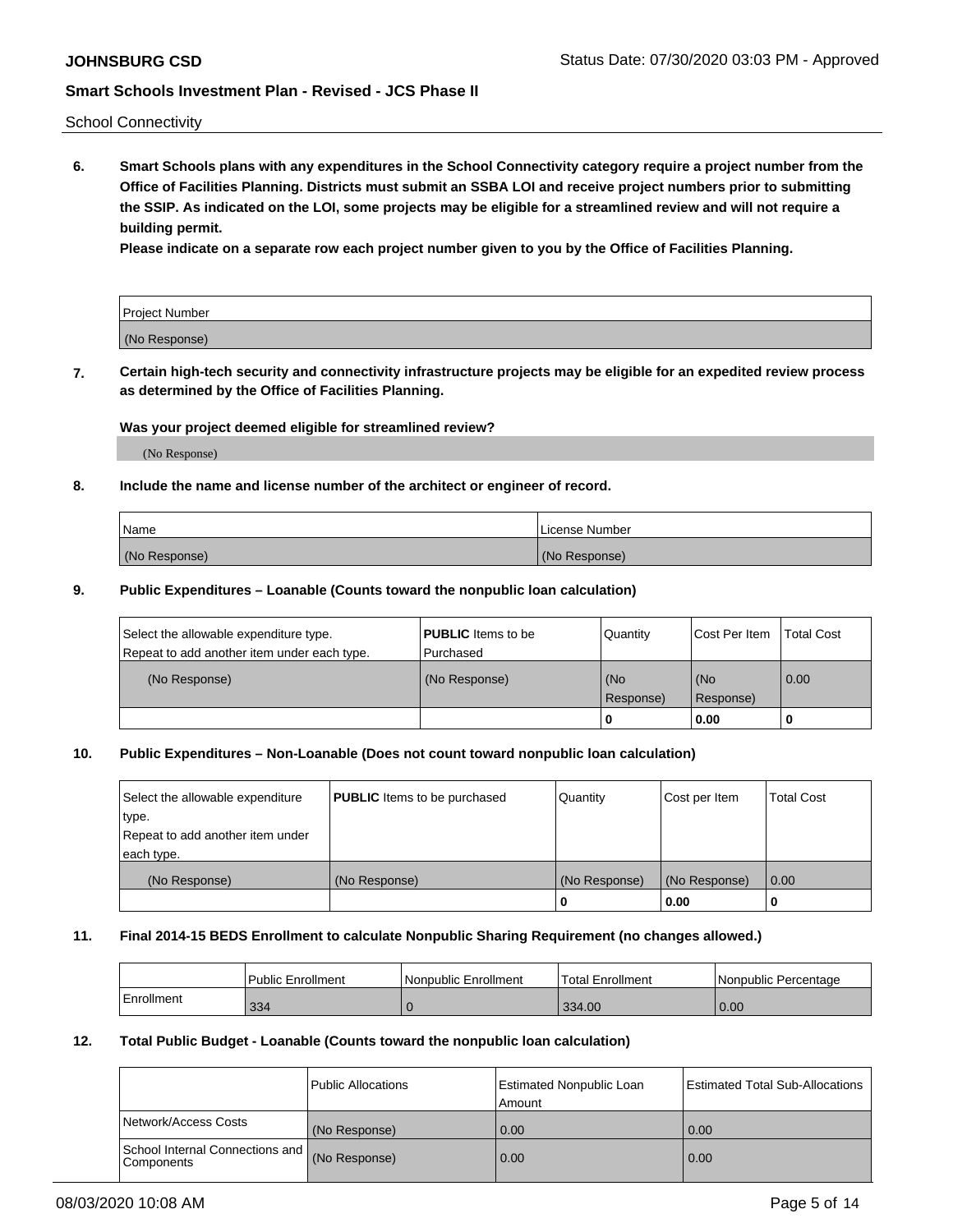School Connectivity

|         | Public Allocations | Estimated Nonpublic Loan<br>l Amount | <b>Estimated Total Sub-Allocations</b> |
|---------|--------------------|--------------------------------------|----------------------------------------|
| l Other | (No Response)      | 0.00                                 | 0.00                                   |
| Totals: | 0.00               | 0                                    | 0                                      |

# **13. Total Public Budget – Non-Loanable (Does not count toward the nonpublic loan calculation)**

|                                                   | Sub-<br>Allocation |
|---------------------------------------------------|--------------------|
| Network/Access Costs                              | (No Response)      |
| <b>Outside Plant Costs</b>                        | (No Response)      |
| <b>School Internal Connections and Components</b> | (No Response)      |
| <b>Professional Services</b>                      | (No Response)      |
| Testing                                           | (No Response)      |
| <b>Other Upfront Costs</b>                        | (No Response)      |
| <b>Other Costs</b>                                | (No Response)      |
| Totals:                                           | 0.00               |

# **14. School Connectivity Totals**

|                          | Total Sub-Allocations |
|--------------------------|-----------------------|
| Total Loanable Items     | 0.00                  |
| Total Non-Ioanable Items | 0.00                  |
| Totals:                  |                       |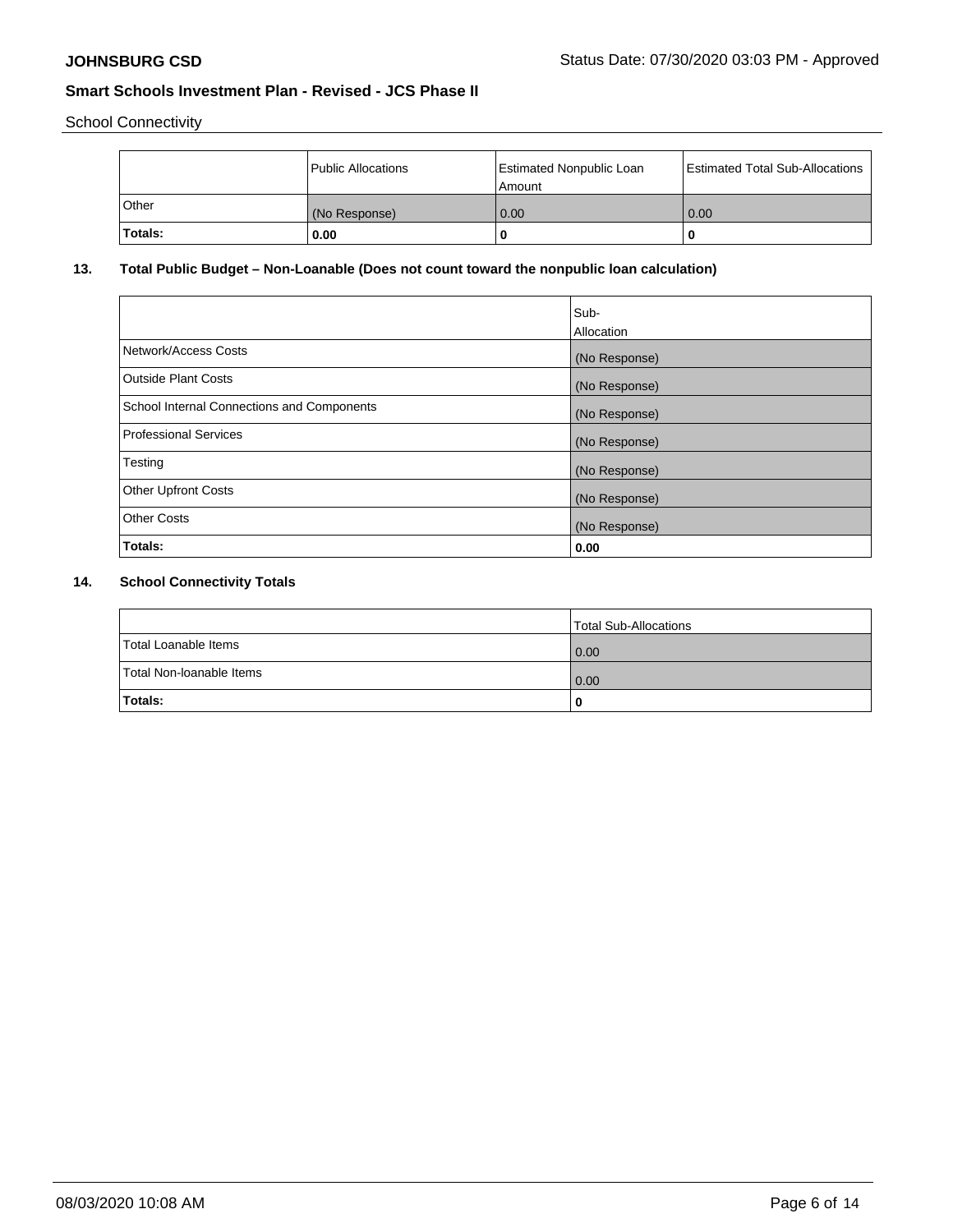Community Connectivity (Broadband and Wireless)

**1. Describe how you intend to use Smart Schools Bond Act funds for high-speed broadband and/or wireless connectivity projects in the community.**

(No Response)

**2. Please describe how the proposed project(s) will promote student achievement and increase student and/or staff access to the Internet in a manner that enhances student learning and/or instruction outside of the school day and/or school building.**

(No Response)

**3. Community connectivity projects must comply with all the necessary local building codes and regulations (building and related permits are not required prior to plan submission).**

 $\Box$  I certify that we will comply with all the necessary local building codes and regulations.

**4. Please describe the physical location of the proposed investment.**

(No Response)

**5. Please provide the initial list of partners participating in the Community Connectivity Broadband Project, along with their Federal Tax Identification (Employer Identification) number.**

| <b>Project Partners</b> | l Federal ID # |
|-------------------------|----------------|
| (No Response)           | (No Response)  |

**6. Please detail the type, quantity, per unit cost and total cost of the eligible items under each sub-category.**

| Select the allowable expenditure | Item to be purchased | Quantity      | Cost per Item | <b>Total Cost</b> |
|----------------------------------|----------------------|---------------|---------------|-------------------|
| type.                            |                      |               |               |                   |
| Repeat to add another item under |                      |               |               |                   |
| each type.                       |                      |               |               |                   |
| (No Response)                    | (No Response)        | (No Response) | (No Response) | 0.00              |
|                                  |                      | o             | 0.00          |                   |

**7. If you are submitting an allocation for Community Connectivity, complete this table.**

**Note that the calculated Total at the bottom of the table must equal the Total allocation for this category that you entered in the SSIP Overview overall budget.**

|                                    | Sub-Allocation |
|------------------------------------|----------------|
| Network/Access Costs               | (No Response)  |
| Outside Plant Costs                | (No Response)  |
| <b>Tower Costs</b>                 | (No Response)  |
| <b>Customer Premises Equipment</b> | (No Response)  |
| <b>Professional Services</b>       | (No Response)  |
| Testing                            | (No Response)  |
| <b>Other Upfront Costs</b>         | (No Response)  |
| <b>Other Costs</b>                 | (No Response)  |
| Totals:                            | 0.00           |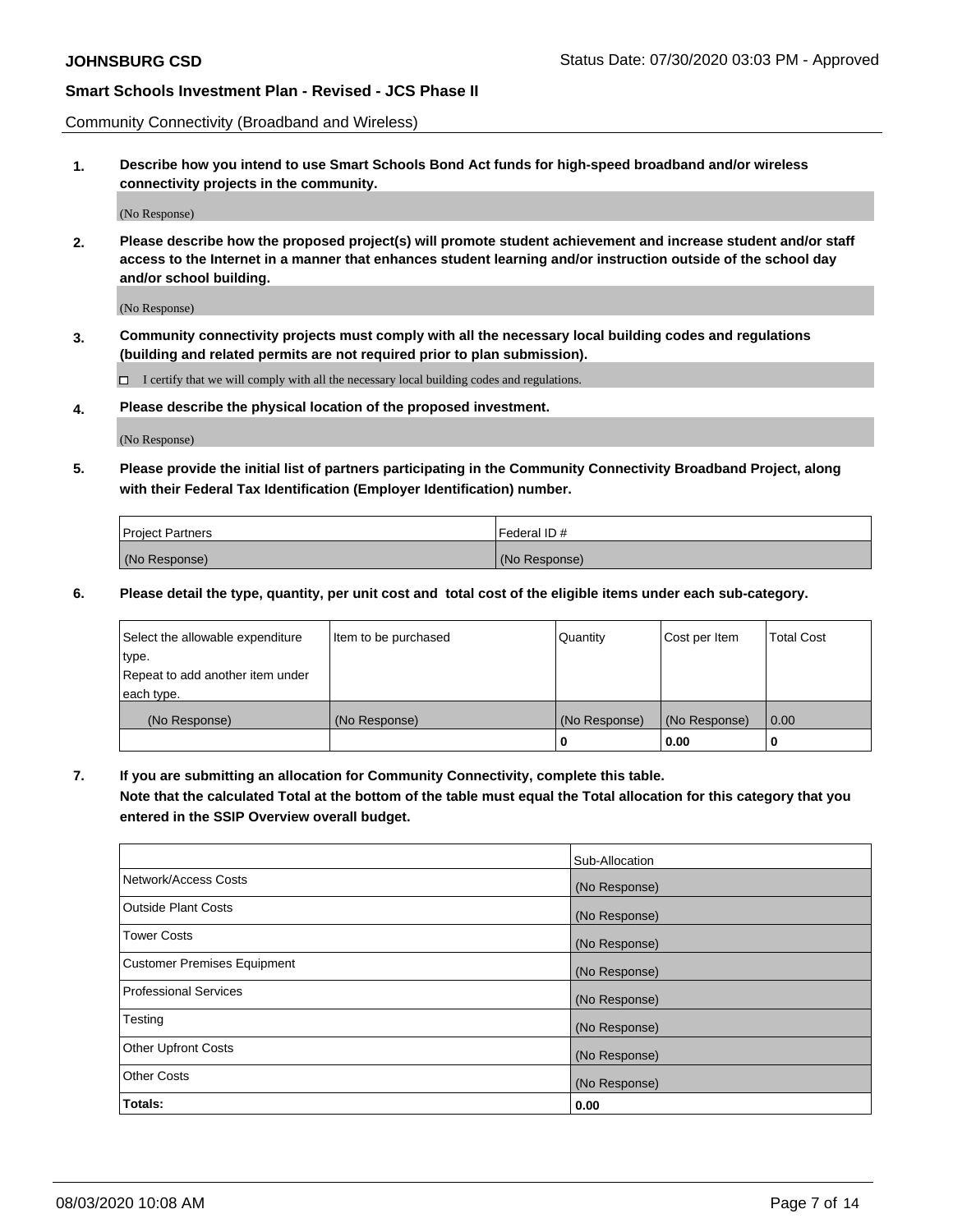### Classroom Learning Technology

**1. In order for students and faculty to receive the maximum benefit from the technology made available under the Smart Schools Bond Act, their school buildings must possess sufficient connectivity infrastructure to ensure that devices can be used during the school day. Smart Schools Investment Plans must demonstrate that sufficient infrastructure that meets the Federal Communications Commission's 100 Mbps per 1,000 students standard currently exists in the buildings where new devices will be deployed, or is a planned use of a portion of Smart Schools Bond Act funds, or is under development through another funding source. Smart Schools Bond Act funds used for technology infrastructure or classroom technology investments must increase the number of school buildings that meet or exceed the minimum speed standard of 100 Mbps per 1,000 students and staff within 12 months. This standard may be met on either a contracted 24/7 firm service or a "burstable" capability. If the standard is met under the burstable criteria, it must be:**

**1. Specifically codified in a service contract with a provider, and**

**2. Guaranteed to be available to all students and devices as needed, particularly during periods of high demand, such as computer-based testing (CBT) periods.**

**Please describe how your district already meets or is planning to meet this standard within 12 months of plan submission.**

The District currently meets the minimum requirement. We contract with NERIC for our Bandwidth.

- **1a. If a district believes that it will be impossible to meet this standard within 12 months, it may apply for a waiver of this requirement, as described on the Smart Schools website. The waiver must be filed and approved by SED prior to submitting this survey.**
	- By checking this box, you are certifying that the school district has an approved waiver of this requirement on file with the New York State Education Department.
- **2. Connectivity Speed Calculator (Required). If the district currently meets the required speed, enter "Currently Met" in the last box: Expected Date When Required Speed Will be Met.**

|                  | l Number of     | Required Speed | Current Speed in Expected Speed |                 | <b>Expected Date</b>                 |
|------------------|-----------------|----------------|---------------------------------|-----------------|--------------------------------------|
|                  | <b>Students</b> | lin Mbps       | <b>Mbps</b>                     | to be Attained  | When Required                        |
|                  |                 |                |                                 |                 | Within 12 Months 1Speed Will be Met1 |
| Calculated Speed | 330             | 33.00          | 60                              | l (No Response) | l currently met                      |

**3. If the district wishes to have students and staff access the Internet from wireless devices within the school building, or in close proximity to it, it must first ensure that it has a robust Wi-Fi network in place that has sufficient bandwidth to meet user demand.**

**Please describe how you have quantified this demand and how you plan to meet this demand.**

The District upgraded the wireless network in the summer of 2016. We added additional switches to enable the District's technology infrastructure to handle the additional usage that it will be taking on. This was done as the first step to enable the District to move forward with its Technology Plan. The additional Promethean Boards will fit well within the Districts capacity.

**4. All New York State public school districts are required to complete and submit an Instructional Technology Plan survey to the New York State Education Department in compliance with Section 753 of the Education Law and per Part 100.12 of the Commissioner's Regulations.**

**Districts that include educational technology purchases as part of their Smart Schools Investment Plan must have a submitted and approved Instructional Technology Plan survey on file with the New York State Education Department.**

By checking this box, you are certifying that the school district has an approved Instructional Technology Plan survey on file with the New York State Education Department.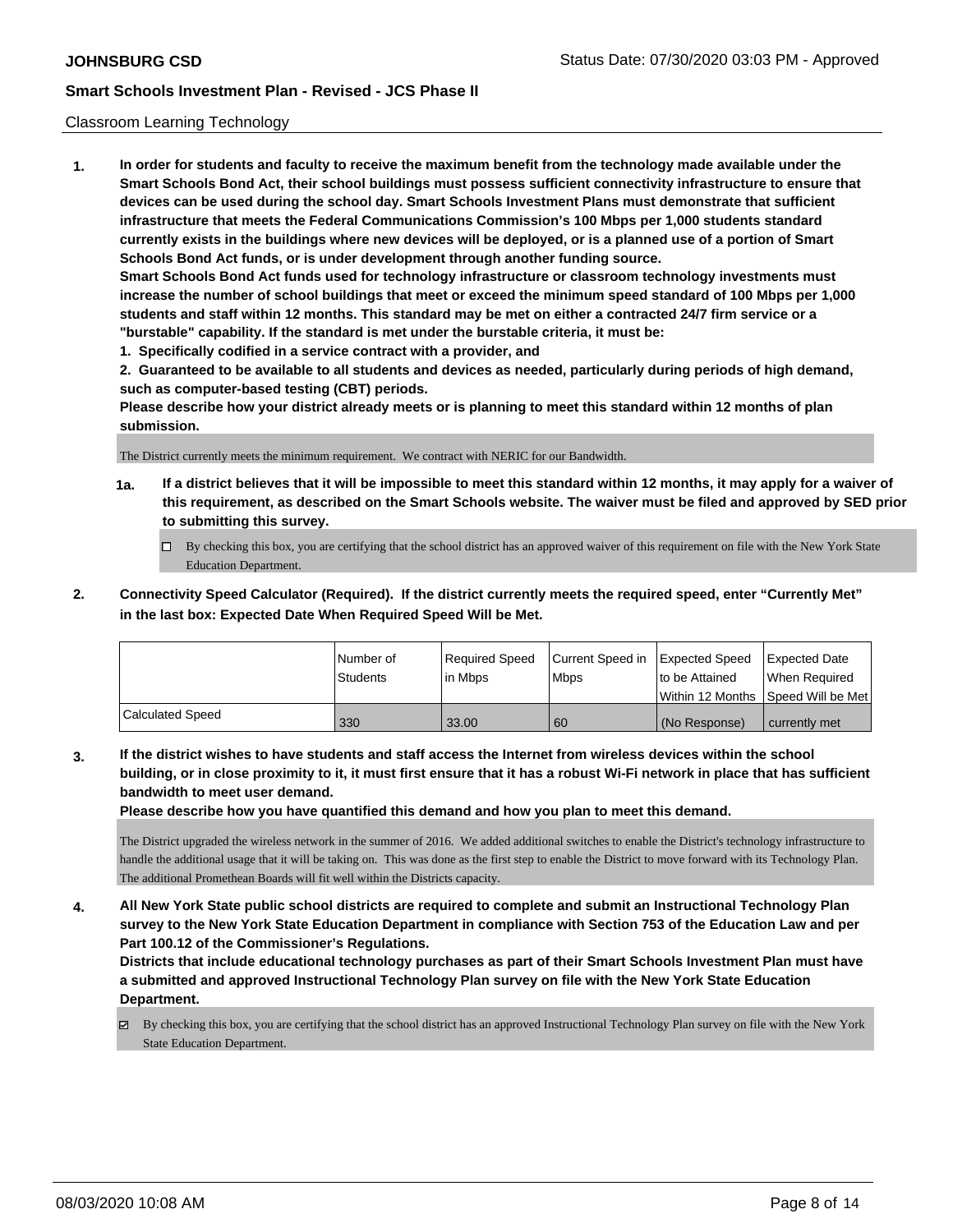### Classroom Learning Technology

**5. Describe the devices you intend to purchase and their compatibility with existing or planned platforms or systems. Specifically address the adequacy of each facility's electrical, HVAC and other infrastructure necessary to install and support the operation of the planned technology.**

In Phase I of our Smart School Investment Plan the District purchased 20 Promethean Boards. Our Plan for Phase II is to purchase an additional 11 Promethean Boards and supporting Hardware. This would provide the District with enough Promethean Boards for nearly every classroom in the School District. Added with the purchase of 20 Promethean Boards with Phase 1 this will allow the District to reach nearly every classroom in the building where a Promethean Board is needed. The Boards will be replacing Smartboards that we are currently using and as a result will not add any more of a drain to the facility's electrical and HVAC systems as well as the District's infrastructure has plenty of additional capacity. In addition, to make full use of the 20 previously purchased Promethean Boards along with the additional 11 that we will be purchasing we will also be purchasing 31 chromeboxes. The computers currently used with the 20 Boards are in need of upgrades and it is more cost effective to purchase the new chromeboxes for all 31 Promethean Boards.

- **6. Describe how the proposed technology purchases will:**
	- **> enhance differentiated instruction;**
	- **> expand student learning inside and outside the classroom;**
	- **> benefit students with disabilities and English language learners; and**
	- **> contribute to the reduction of other learning gaps that have been identified within the district.**

**The expectation is that districts will place a priority on addressing the needs of students who struggle to succeed in a rigorous curriculum. Responses in this section should specifically address this concern and align with the district's Instructional Technology Plan (in particular Question 2 of E. Curriculum and Instruction: "Does the district's instructional technology plan address the needs of students with disabilities to ensure equitable access to instruction, materials and assessments?" and Question 3 of the same section: "Does the district's instructional technology plan address the provision of assistive technology specifically for students with disabilities to ensure access to and participation in the general curriculum?")**

**In addition, describe how the district ensures equitable access to instruction, materials and assessments and participation in the general curriculum for both SWD and English Language Learners/Multilingual Learners (ELL/MLL) students.**

Differentiated Instruction: The proposed purchases will allow us to continue to implement much needed technology into our classrooms, as we had set out to begin in Phase I of our investment plan. The Promethean Boards in the classroom will provide teachers with ways to differentiate instruction and meet the needs of every student. The purchase Promethean Boards will allow the classrooms to be updated with the use of classroom digital whiteboards which allows teachers to bring additional information into their lesson that is enhanced when a teacher has the capability of the use of this technology.

Benefit students with disabilities, by purchasing Promethean Boards classroom teachers will have the ability to create individualized lessons to meet the specific learning needs of students with disabilities. Providing Promethean Boards will help to further reduce the learning gap by allowing every student regardless of language barriers or economic status, to have equal access to the curriculum.

## **7. Where appropriate, describe how the proposed technology purchases will enhance ongoing communication with parents and other stakeholders and help the district facilitate technology-based regional partnerships, including distance learning and other efforts.**

With Phase I of our plan we purchased 20 Promethean Boards with the goal to allow our students the opportunity to explore areas within their curriculum that would not be possible without such devices. That goal was achieved in the classrooms that had the Promethean Boards, but we are looking to expand the growth and opportunity for more students with the purchase of an additional 11 Boards. We currently have 11 classrooms/areas that are without Promethean boards, therefore, adding an additional 11 boards will allow teachers to communicate with students and parents through Google Classroom or Google Meet. Teachers will be able to communicate with multiple students/parents at the same time if needed. These boards can also be used by teachers for staff meeting as well as presentations within their classrooms. An example of that was this past year when we were forced to close school due to Covid-19, some of the teachers came into there classroom's and were able to use the Promethean Board so that they could see all the students on screen at one time compared to seeing only a few on a much smaller screen. It gave them the ability to observe there student's reactions much as they could if they were in the actual classroom. This turned out to be an unexpected benefit but one that was extremely helpful and could be very helpful in the immediate future.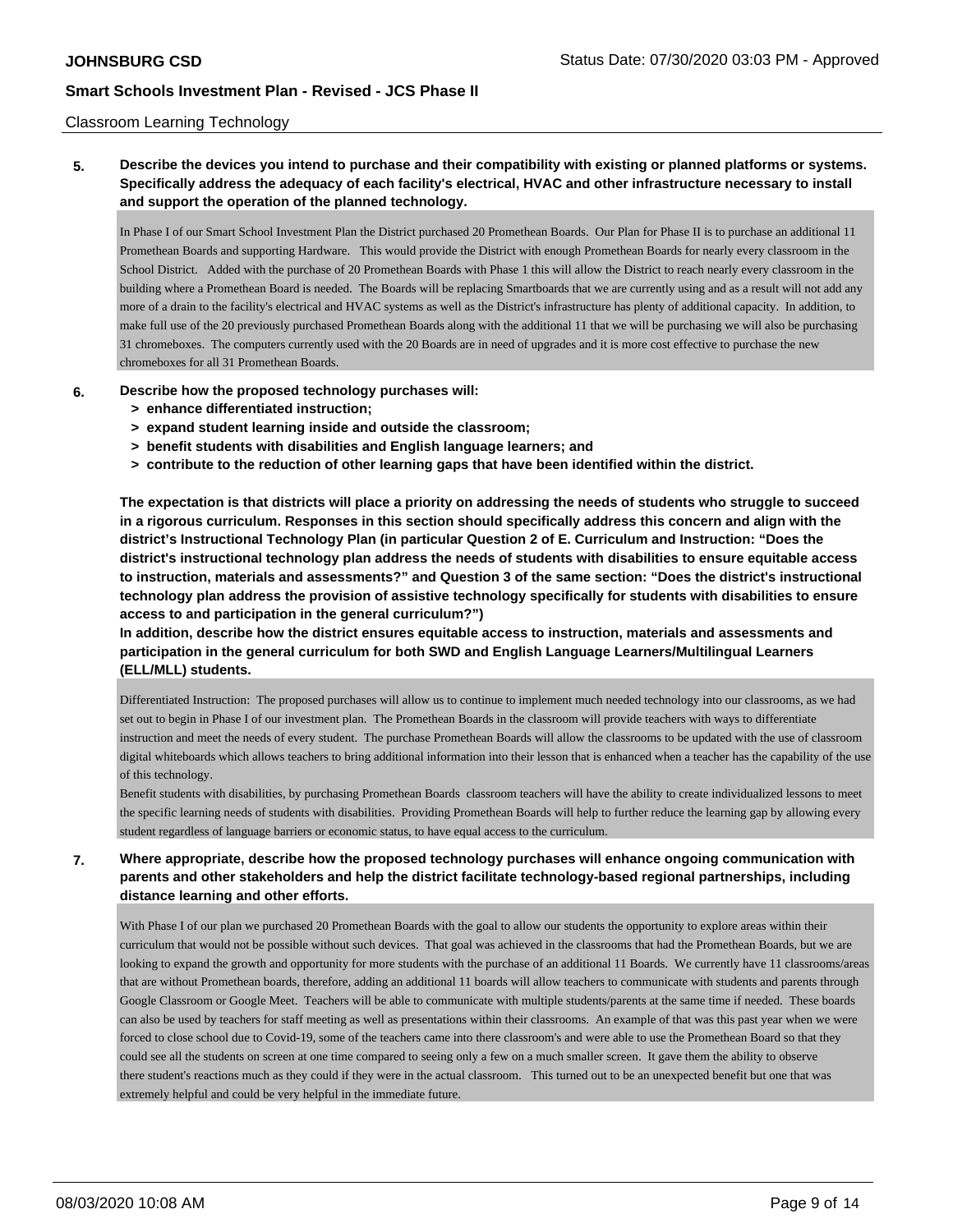### Classroom Learning Technology

**8. Describe the district's plan to provide professional development to ensure that administrators, teachers and staff can employ the technology purchased to enhance instruction successfully.**

**Note: This response should be aligned and expanded upon in accordance with your district's response to Question 1 of F. Professional Development of your Instructional Technology Plan: "Please provide a summary of professional development offered to teachers and staff, for the time period covered by this plan, to support technology to enhance teaching and learning. Please include topics, audience and method of delivery within your summary."**

Our Professional Development Plan in regards to technology will be ongoing as our devices change. With Phase 1 of our plan when we purchased 20 Promethean Boards we had specific programs in the areas of Promethean Boards, Google Classroom, Drawpads and other various hardware and software programs, as well as hot to introduce and implement each of these into the classroom. As previously stated we provided our original Promethean Boards to our faculty that were more tech savy with the thought they would assist our staff that were less tech experienced. What we were pleased to learn was that the remainder of our faculty quickly learned the benefit and the ease of use of the Promethean Boards which has actually pushed forward our plan to purchase eleven more.

We will continue to make available Professional Development workshops through our local BOCES, in-house training sessions and outside workshops

- **9. Districts must contact one of the SUNY/CUNY teacher preparation programs listed on the document on the left side of the page that supplies the largest number of the district's new teachers to request advice on innovative uses and best practices at the intersection of pedagogy and educational technology.**
	- By checking this box, you certify that you have contacted the SUNY/CUNY teacher preparation program that supplies the largest number of your new teachers to request advice on these issues.
	- **9a. Please enter the name of the SUNY or CUNY Institution that you contacted.**

Plattsburg

**9b. Enter the primary Institution phone number.**

(518) 792-5425

**9c. Enter the name of the contact person with whom you consulted and/or will be collaborating with on innovative uses of technology and best practices.**

Dr. Stephen Danna

**10. To ensure the sustainability of technology purchases made with Smart Schools funds, districts must demonstrate a long-term plan to maintain and replace technology purchases supported by Smart Schools Bond Act funds. This sustainability plan shall demonstrate a district's capacity to support recurring costs of use that are ineligible for Smart Schools Bond Act funding such as device maintenance, technical support, Internet and wireless fees, maintenance of hotspots, staff professional development, building maintenance and the replacement of incidental items. Further, such a sustainability plan shall include a long-term plan for the replacement of purchased devices and equipment at the end of their useful life with other funding sources.**

By checking this box, you certify that the district has a sustainability plan as described above.

**11. Districts must ensure that devices purchased with Smart Schools Bond funds will be distributed, prepared for use, maintained and supported appropriately. Districts must maintain detailed device inventories in accordance with generally accepted accounting principles.**

By checking this box, you certify that the district has a distribution and inventory management plan and system in place.

**12. Please detail the type, quantity, per unit cost and total cost of the eligible items under each sub-category.**

| Select the allowable expenditure | I Item to be Purchased   | <b>Quantity</b> | Cost per Item | <b>Total Cost</b> |
|----------------------------------|--------------------------|-----------------|---------------|-------------------|
| type.                            |                          |                 |               |                   |
| Repeat to add another item under |                          |                 |               |                   |
| each type.                       |                          |                 |               |                   |
| Interactive Whiteboards          | <b>Promethean Boards</b> | 11              | 4,000.00      | 44,000.00         |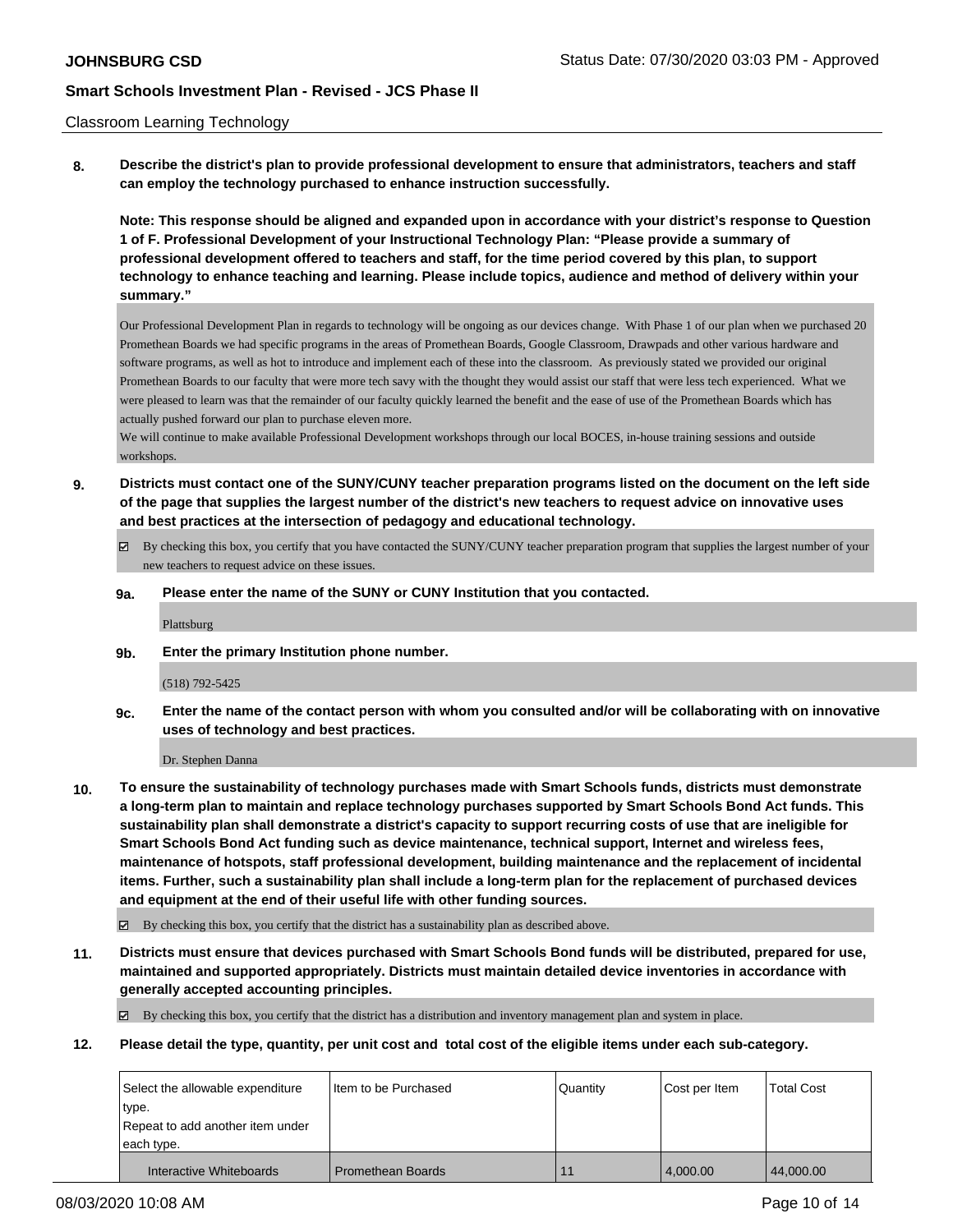# Classroom Learning Technology

| Select the allowable expenditure | Item to be Purchased               | Quantity | Cost per Item | <b>Total Cost</b> |
|----------------------------------|------------------------------------|----------|---------------|-------------------|
| type.                            |                                    |          |               |                   |
| Repeat to add another item under |                                    |          |               |                   |
| each type.                       |                                    |          |               |                   |
| <b>Desktop Computers</b>         | Promethean 4GB Chromebox           | 31       | 300.00        | 9,300.00          |
| Interactive Whiteboards          | Promethean Mobile Adjustable Stand |          | 1.220.00      | 1,220.00          |
|                                  |                                    | 43       | 5,520.00      | 54,520            |

# **13. Final 2014-15 BEDS Enrollment to calculate Nonpublic Sharing Requirement (no changes allowed.)**

|            | Public Enrollment | Nonpublic Enrollment | <b>Total Enrollment</b> | Nonpublic<br>l Percentage |
|------------|-------------------|----------------------|-------------------------|---------------------------|
| Enrollment | 334               |                      | 334.00                  | 0.00                      |

## **14. If you are submitting an allocation for Classroom Learning Technology complete this table.**

|                         | Public School Sub-Allocation | <b>Estimated Nonpublic Loan</b><br>Amount<br>(Based on Percentage Above) | Estimated Total Public and<br>Nonpublic Sub-Allocation |
|-------------------------|------------------------------|--------------------------------------------------------------------------|--------------------------------------------------------|
| Interactive Whiteboards | 45,220.00                    | 0.00                                                                     | 45,220.00                                              |
| Computer Servers        | (No Response)                | 0.00                                                                     | 0.00                                                   |
| Desktop Computers       | 9,300.00                     | 0.00                                                                     | 9,300.00                                               |
| <b>Laptop Computers</b> | (No Response)                | 0.00                                                                     | 0.00                                                   |
| <b>Tablet Computers</b> | 0.00                         | 0.00                                                                     | 0.00                                                   |
| Other Costs             | 0.00                         | 0.00                                                                     | 0.00                                                   |
| Totals:                 | 54,520.00                    | 0                                                                        | 54,520                                                 |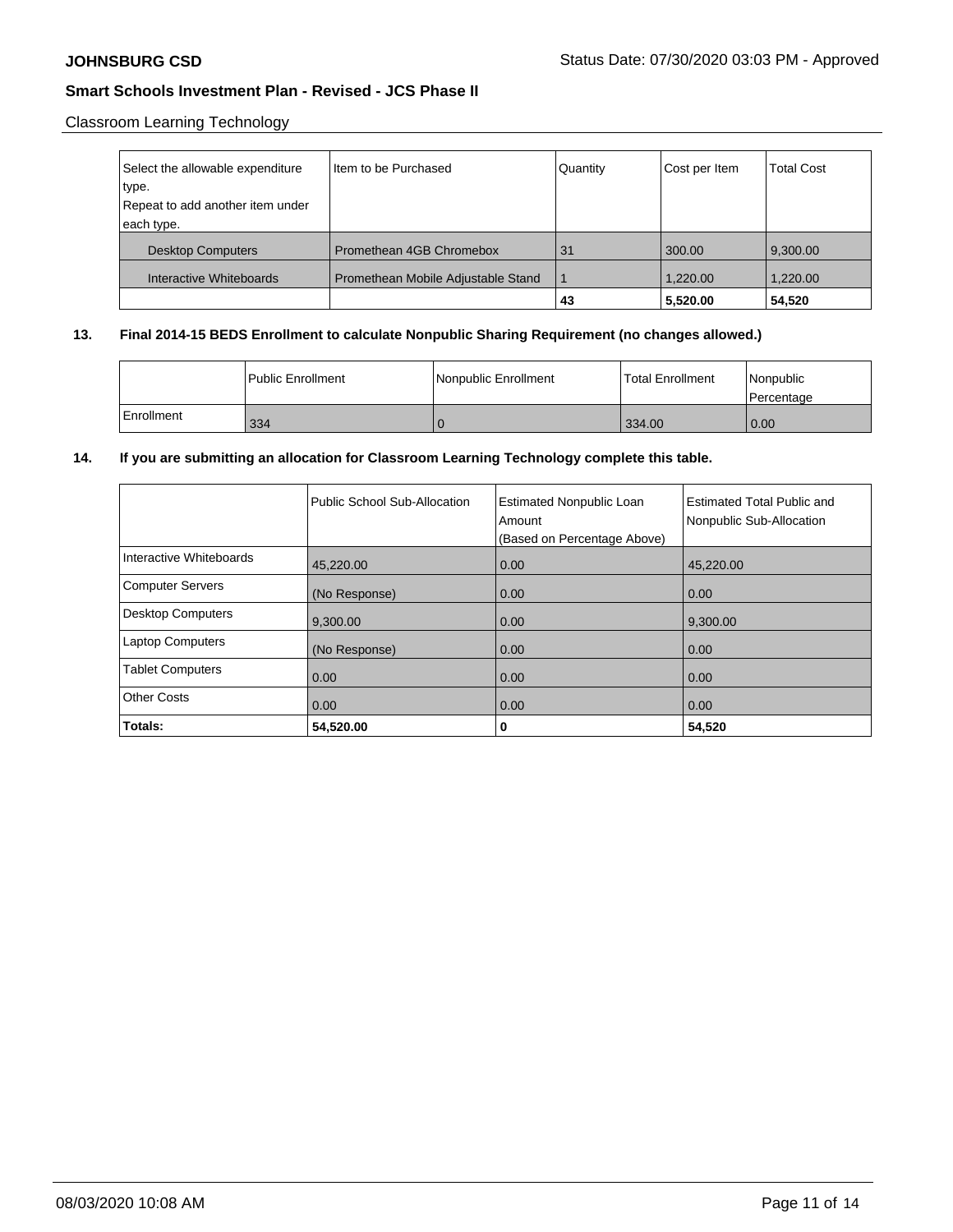#### Pre-Kindergarten Classrooms

**1. Provide information regarding how and where the district is currently serving pre-kindergarten students and justify the need for additional space with enrollment projections over 3 years.**

(No Response)

- **2. Describe the district's plan to construct, enhance or modernize education facilities to accommodate prekindergarten programs. Such plans must include:**
	- **Specific descriptions of what the district intends to do to each space;**
	- **An affirmation that new pre-kindergarten classrooms will contain a minimum of 900 square feet per classroom;**
	- **The number of classrooms involved;**
	- **The approximate construction costs per classroom; and**
	- **Confirmation that the space is district-owned or has a long-term lease that exceeds the probable useful life of the improvements.**

(No Response)

**3. Smart Schools Bond Act funds may only be used for capital construction costs. Describe the type and amount of additional funds that will be required to support ineligible ongoing costs (e.g. instruction, supplies) associated with any additional pre-kindergarten classrooms that the district plans to add.**

(No Response)

**4. All plans and specifications for the erection, repair, enlargement or remodeling of school buildings in any public school district in the State must be reviewed and approved by the Commissioner. Districts that plan capital projects using their Smart Schools Bond Act funds will undergo a Preliminary Review Process by the Office of Facilities Planning.**

**Please indicate on a separate row each project number given to you by the Office of Facilities Planning.**

| Project Number |  |
|----------------|--|
| (No Response)  |  |
|                |  |

**5. Please detail the type, quantity, per unit cost and total cost of the eligible items under each sub-category.**

| Select the allowable expenditure | Item to be purchased | Quantity      | Cost per Item | <b>Total Cost</b> |
|----------------------------------|----------------------|---------------|---------------|-------------------|
| type.                            |                      |               |               |                   |
| Repeat to add another item under |                      |               |               |                   |
| each type.                       |                      |               |               |                   |
| (No Response)                    | (No Response)        | (No Response) | (No Response) | 0.00              |
|                                  |                      | U             | 0.00          |                   |

**6. If you have made an allocation for Pre-Kindergarten Classrooms, complete this table. Note that the calculated Total at the bottom of the table must equal the Total allocation for this category that you entered in the SSIP Overview overall budget.**

|                                          | Sub-Allocation |
|------------------------------------------|----------------|
| Construct Pre-K Classrooms               | (No Response)  |
| Enhance/Modernize Educational Facilities | (No Response)  |
| <b>Other Costs</b>                       | (No Response)  |
| Totals:                                  | 0.00           |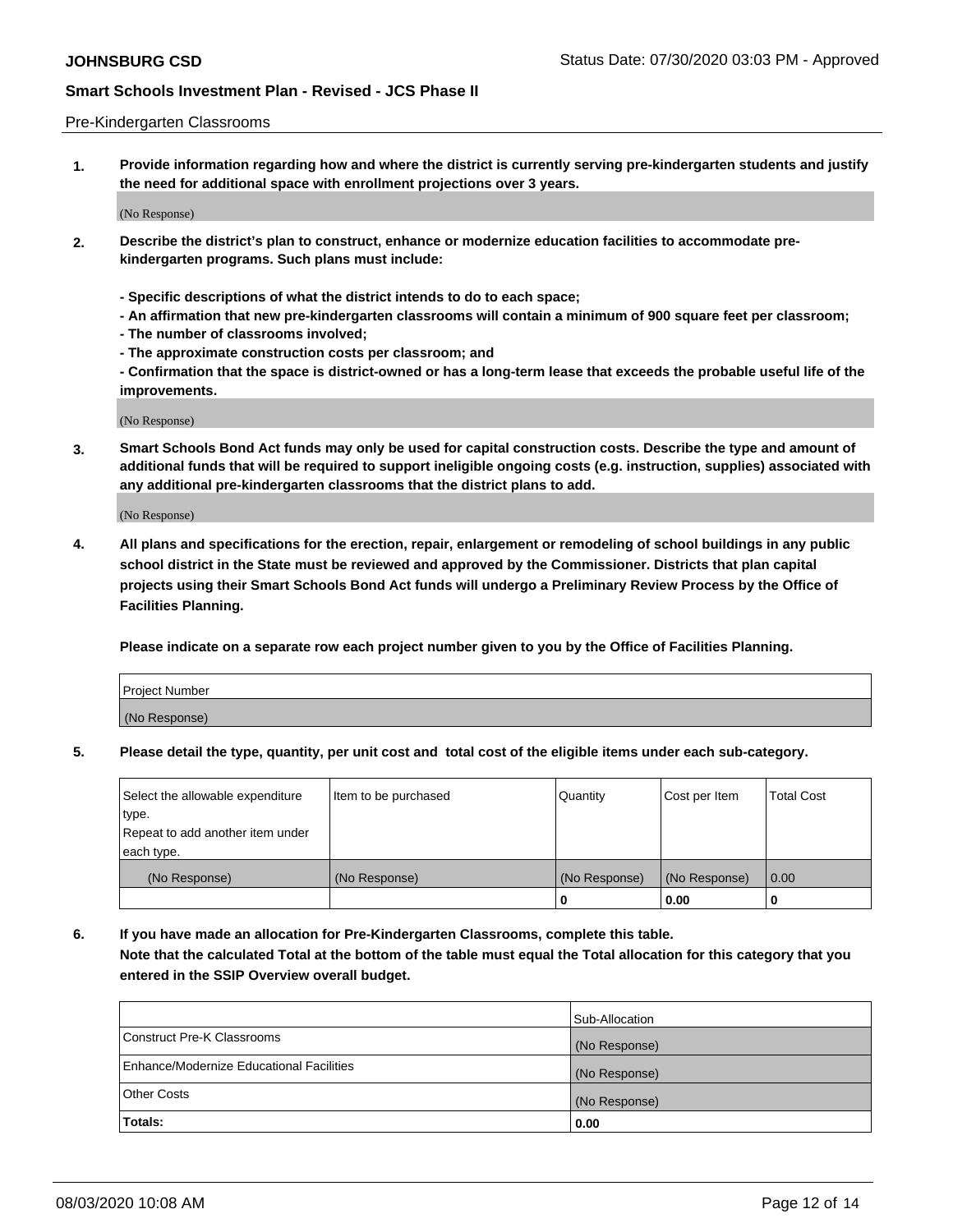Replace Transportable Classrooms

**1. Describe the district's plan to construct, enhance or modernize education facilities to provide high-quality instructional space by replacing transportable classrooms.**

(No Response)

**2. All plans and specifications for the erection, repair, enlargement or remodeling of school buildings in any public school district in the State must be reviewed and approved by the Commissioner. Districts that plan capital projects using their Smart Schools Bond Act funds will undergo a Preliminary Review Process by the Office of Facilities Planning.**

**Please indicate on a separate row each project number given to you by the Office of Facilities Planning.**

| Project Number |  |
|----------------|--|
|                |  |
|                |  |
|                |  |
| (No Response)  |  |
|                |  |
|                |  |

**3. For large projects that seek to blend Smart Schools Bond Act dollars with other funds, please note that Smart Schools Bond Act funds can be allocated on a pro rata basis depending on the number of new classrooms built that directly replace transportable classroom units.**

**If a district seeks to blend Smart Schools Bond Act dollars with other funds describe below what other funds are being used and what portion of the money will be Smart Schools Bond Act funds.**

(No Response)

**4. Please detail the type, quantity, per unit cost and total cost of the eligible items under each sub-category.**

| Select the allowable expenditure | Item to be purchased | Quantity      | Cost per Item | Total Cost |
|----------------------------------|----------------------|---------------|---------------|------------|
| ∣type.                           |                      |               |               |            |
| Repeat to add another item under |                      |               |               |            |
| each type.                       |                      |               |               |            |
| (No Response)                    | (No Response)        | (No Response) | (No Response) | 0.00       |
|                                  |                      | u             | 0.00          |            |

**5. If you have made an allocation for Replace Transportable Classrooms, complete this table. Note that the calculated Total at the bottom of the table must equal the Total allocation for this category that you entered in the SSIP Overview overall budget.**

|                                                | Sub-Allocation |
|------------------------------------------------|----------------|
| Construct New Instructional Space              | (No Response)  |
| Enhance/Modernize Existing Instructional Space | (No Response)  |
| Other Costs                                    | (No Response)  |
| Totals:                                        | 0.00           |